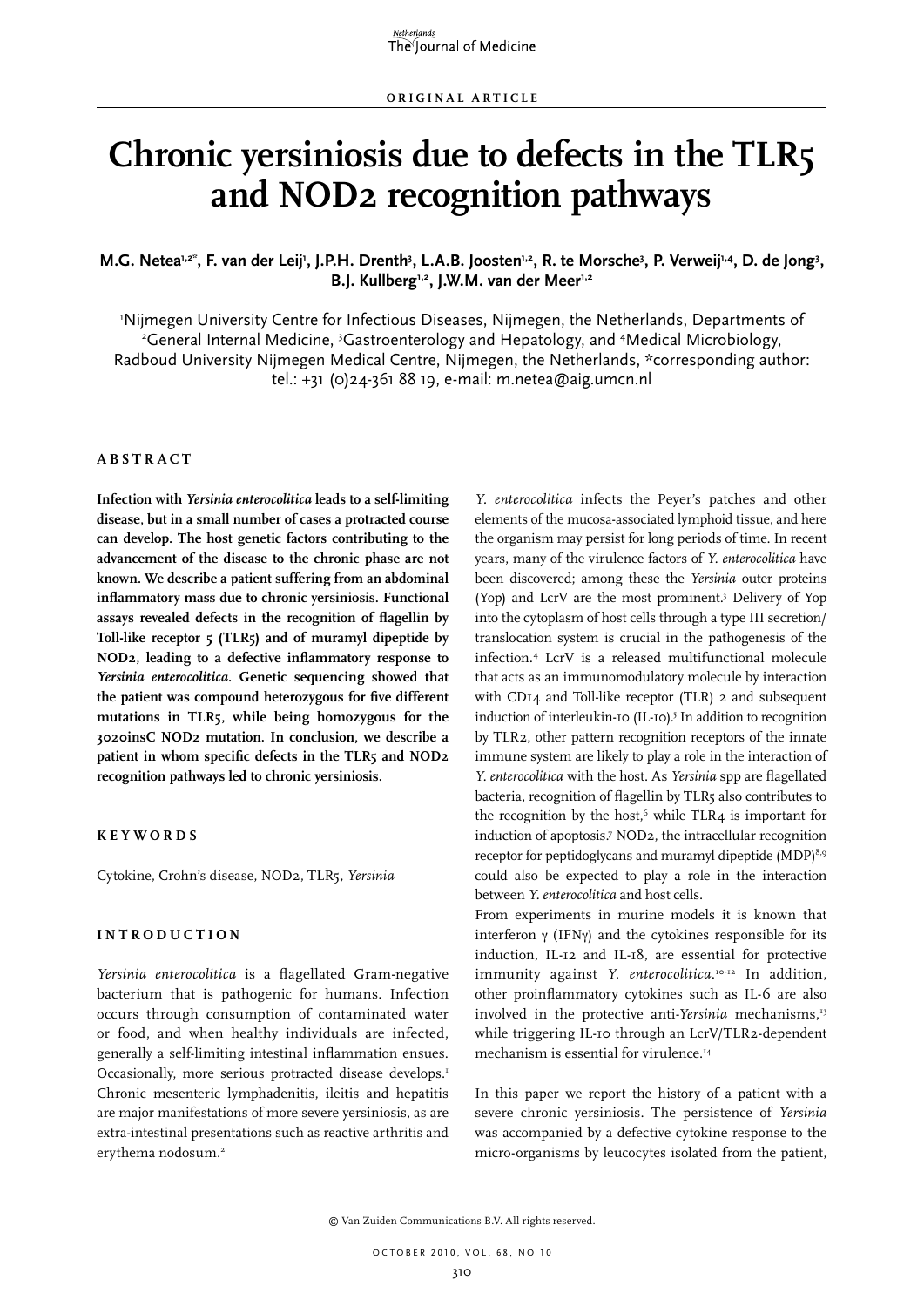which was very likely responsible for the protracted course of the disease. We also pinpoint the defective cytokine response to defects in TLR5- and NOD2-mediated recognition of *Y. enterocolitica* in this patient.

#### **PATIENTS AND M ETHODS**

### **Case report**

A 28-year-old male was referred to the outpatient clinic for infectious diseases at the Radboud University Nijmegen Medical Centre. In February 2003, the patient developed right-sided abdominal pain followed by chills and high fever. He was admitted 14 days after the start of the illness. A CT scan revealed multiple enlarged mesenterial lymph nodes close to the aortic bifurcation. The immunoblot for the *Y. enterocolitica* antibodies was positive, showing specific IgG and IgA reactivity against Yop1, 3, 3A, 4 and 5. A presumptive diagnosis of *Y. enterocolitica* mesenterial adenitis was made, and subsequently the patient was treated with ciprofloxacin for a total of six months. Despite this treatment, the patient's fever, malaise and elevated C-reactive protein persisted. An extensive work-up search for alternative diagnoses such as Whipple's disease was fruitless. Crohn's disease was unlikely as a small bowel X-ray series and colonoscopy revealed no abnormalities. A biopsy taken from a mesenterial lymph node mass yielded granulomatous inflammation with epitheloid cells and perilymphadenitis. No micro-organisms were seen and further microbiological investigations remained negative. As the immunoblot against *Yersinia* epitopes remained positive and his abdominal complaints persisted, we decided to perform positron emission tomography using 18F-fluorodeoxyglucose (FDG-PET), which revealed an FDG accumulation in the lower abdomen consistent with a mass with a diameter of 7 cm.

The patient started treatment with minocyclin (100 mg/ day) for additional six months. During this treatment the fever and complaints subsided and a subsequent FDG-PET showed a decrease of abdominal mass. No side effects of minocyclin treatment were reported.

#### **Materials**

Muramyl dipeptide, poly I:C and flagellin were purchased from Sigma Chemical Co (St. Louis, MO), and synthetic Pam<sub>3</sub>Cys from EMC Microcollections (Tübingen, Germany). LPS (*Escherichia coli* 055:B5) was purchased from Sigma, and repurifed as previously described.15 LcrV was kindly provided by Prof. J. Heesemann (Munchen, Germany).

## *Isolation of peripheral blood mononuclear cells and cytokine stimulation*

After informed consent, venous blood was drawn from the cubital vein of the patient (collected after minocyclin treatment, during a stable phase of the disease, without

acute signs of inflammation), healthy family members and five healthy volunteers (all male, age 22-35 years old) into three 10 ml EDTA tubes (Monoject, s-Hertogenbosch, the Netherlands). In addition, cells isolated from four patients with Crohn's disease homozygous for 3020insC NOD2 mutation were also used as an additional control group. Isolation of mononuclear cells (MNC) was performed as described elsewhere,<sup>16</sup> with minor modifications. The MNC fraction was obtained by density centrifugation of blood diluted 1:1 in pyrogen-free saline over Ficoll-Paque (Pharmacia Biotech AB, Uppsala, Sweden). Cells were washed twice in saline and suspended in culture medium (RPMI 1640 DM) supplemented with gentamicin 10 µg/ml, L-glutamine 10 mm and pyruvate 10 mm. The cells were counted in a Coulter counter (Coulter Electronics, Mijdrecht, the Netherlands) and the number was adjusted to  $5 \times 10^6$  cells/ml.

5 x 10<sup>5</sup> MNC in a 100 µl volume were added to round-bottom 96-wells plates (Greiner, Alphen a/d Rijn, the Netherlands) and incubated with either 100 µl of culture medium (negative control), various concentrations of heat-killed *Y. enterocolitica*, or LcrV (5 µg/ml). In addition, stimulation experiments with various TLR and NOD2 stimuli were performed in separate wells: MDP (10  $\mu$ g/ml), Pam3Cys lipopeptides (1  $\mu$ g/ml), poly I:C (50 μg/ml), purified *E. coli* LPS (1 ng/ml), flagellin (10 ng/ml). After 24 hours incubating at 37°C, the supernatants were stored at -80°C. Cytokine concentrations were measured by specific commercial ELISA kits from R&D Systems (Minneapolis, MN).

#### *Genotyping of TLR5 gene*

Amplification of the six exons of the TLR5 gene was performed using 11 polymerase chain reactions (PCR**).** After DNA purification, the sequencing was performed at the Clinical Genetic Centre Nijmegen, Radboud University Nijmegen Medical Centre, using the Big Dye terminator version 2 Chemic (Applied Biosystems, Nieuwerkerk a/d IJssel, the Netherlands). The sequence was checked using Biology Workbench 3.2.

#### *Genotyping of 3020insC NOD2 gene variant*

Blood was collected from the patient and his family (mother, father, and three sisters). PCR amplification of NOD2 gene fragments containing the polymorphic site 3020insC was performed in 50 µl reaction volumes containing 100 to 200 ng genomic DNA, as previously described.<sup>17</sup> The 3020insC polymorphism was analysed by Genescan analysis on an ABI Prism 3100 Genetic Analyser according to the protocol of the manufacturer (Applied Biosystems).

#### *Patient consent*

Written consent was given by the patient and family. The analysis performed in the study took place within the diagnostic work-up of the disease, and therefore no ethics commission approval was necessary.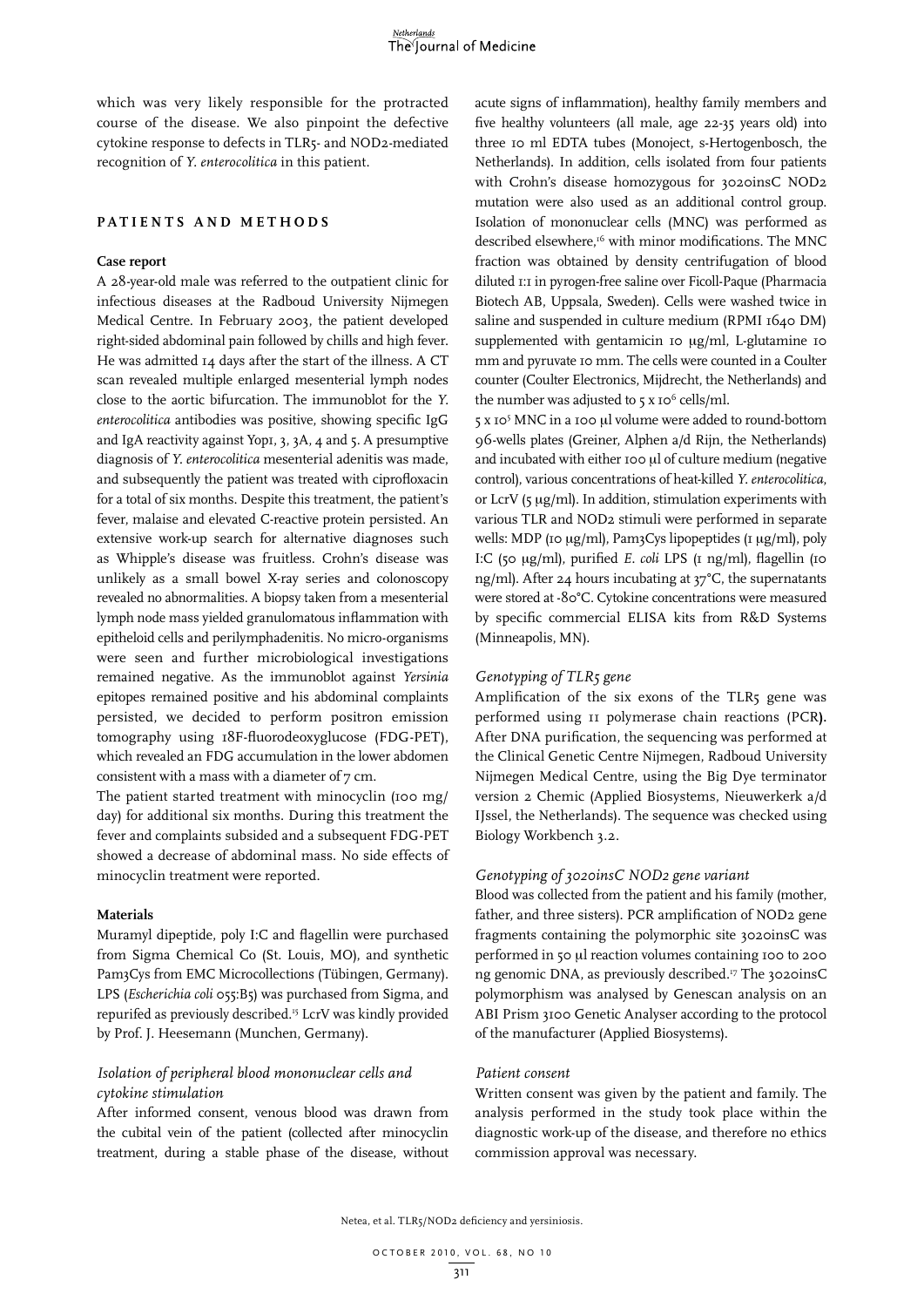#### **RESULTS**

## **Cytokine production induced by Y. enterocolitica and LcrV in PBMC of healthy volunteers**

In a first series of experiments we measured the cytokine responses of peripheral blood mononuclear cells (PBMC) of five human volunteers exposed to *Y. enterocolitica*. With 5 x 103 and 5 x 104 cfu/ml *Y. enterocolitica*, a sizeable cytokine response was seen, the IL-6 response being the most accentuated (*figure 1A*). Strong stimulation of IL-10 (1444±383 pg/ml) and tumour necrosis factor (714±215 pg/ ml) by 5 x 104 cfu/ml *Y. enterocolitica* was also measured. The response to LcrV in a dose range between 1.25 and 5 µg/ml was lower for all cytokines: low amounts of IL-10 and TNF, but a clear dose response for IL-6 (*figure 1B*).

**PMBC responses to Y. enterocolitica and TLR/NOD2 ligands** Interestingly, when PBMC of the patient with chronic yersiniosis were exposed to whole *Yersinia* micro-organisms, a strongly blunted IL-6 response was observed. The IL-6 response to LcrV in the patient was in the normal range (*figure 2A*). The IL-10 response to LcrV was low and also did not differ between patient and controls (not shown).

Based on these findings we assessed the response to well-defined TLR ligands.

In these experiments we found virtually no cytokine response to flagellin, the ligand for TLR5, and MDP, the ligand for NOD2, and normal responses to ligands for TLR2, TLR3 and TLR4 (*figure 2B*). We repeated these studies four times, always with the same results.







micro-organisms (5 x 10<sup>4</sup> cfu/ml) or LcrV (5 µg/ml). IL-6 concentra**tions were measured after 24-hour incubation. B. Cytokine responses after stimulation with various TLR and NOD2 ligands: Pam3Cys (TLR2, 1** m**g/ml), poly I:C (TLR3 50** m**g/ml), LPS (TLR4, 1 ng/ml), flagellin (10 ng/ml) and MDP (10** m**g/ml). IL-6 concentrations were measured after 24 hours of incubation.**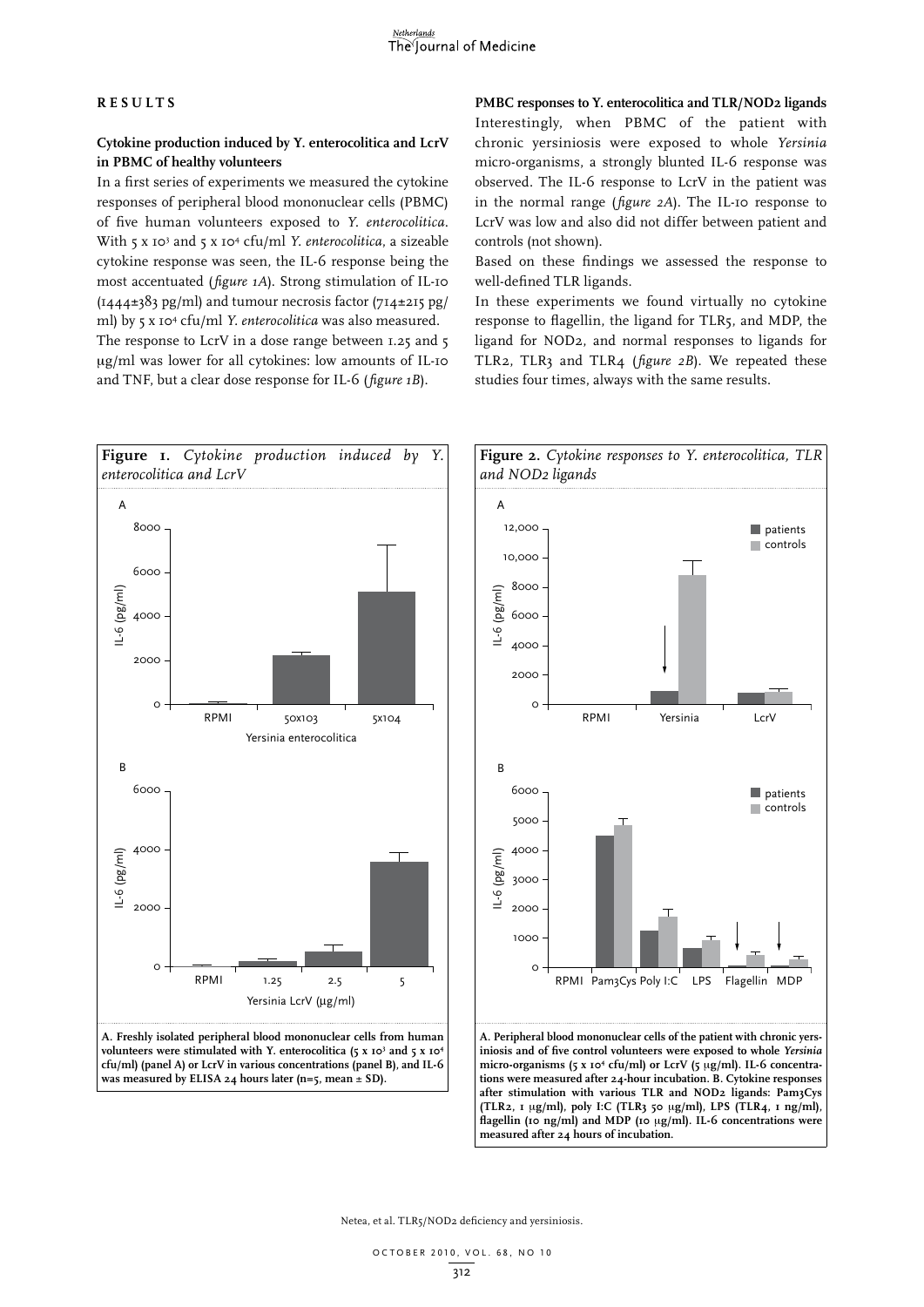#### **Genetic studies**

To explain the strong defects in specific stimulation with flagellin and MDP, we hypothesised that these are due to genetic defects in their receptors TLR5 and NOD2. TLR5 gene was sequenced in both the patient, his three sisters and parents. The three most common NOD2 mutations known to be associated with a decreased recognition of MDP were also determined in the family.

Sequencing showed that the patient possessed TLR5 as well as NOD2 variants. The TLR5 gene of the patient contained five single nucleotide polymorphisms, three of which had already been described, namely A2523G (lys-lys), T1846C (phe-leu) and A1775G (asp-ser).<sup>18</sup> Two new single nucleotide polymorphisms were discovered: A1930T (ile-phe) and A2357G (asp-gly). Comparison of the human DNA sequence with that of other species (mouse, rat, chimpanzee) shows that the A in the 1930 position is highly conserved among different species, suggesting this is an important residue. The position 2357 is more variable (G in other species and A in human).

The mutations are part of two haplotypes which were inherited from his mother (A1930T, A2357G and T1846C) and his father (A1775G and A2523G) (*figure 3*), leading to compound heterozygosity for TLR5 in the patient. As both chromosomes inherited from his parents contained non-synonymous mutations, very likely leading to defects in the function of the molecule, it is highly probable that the complete incapacity of the cells of the patient to respond to flagellin was due to these mutations in the TLR5 gene. Interestingly, one sister was also compound heterozygous with severely impaired flagellin responses



(*figure 3*), whereas the other two sisters were heterozygous for mutations inherited either from their mother or their father (*figure 3*). Their cytokine responses, as well as those of their parents, were low compared with control volunteers, but significantly higher than those of their compound heterozygous brother and sister (*figure 3*).

With regard to the NOD2 mutation, the patient was found to be homozygous for the NOD2 3020insC mutation, while his parents are heterozygous. One sister was also found to be heterozygous for the mutation, whereas the other two sisters were homozygous for the wild-type allele (*figure 3*). The 3020insC NOD2 mutation is a well-known mutation resulting in a total loss of MDP-recognition capacity.19,20

## **Pro- and anti-inflammatory cytokine responses in patient, family and patients with Crohn's disease and defective NOD2**

Next we investigated production of the pro-inflammatory cytokines TNF, IL-17 and the anti-inflammatory cytokine IL-10 by PBMC of the patient and the family, when the cells were exposed to *Y. enterocolitica*. As can be seen in *figure 4*, the production of TNF and IL-17 by cells of the patient is considerably lower than that of family and Crohn's disease patients, whereas IL-10 production is completely normal.

#### **DIS C USSION**

In this report we present a patient with presumed chronic yersiniosis, who was found to have a virtually absent pro-inflammatory cytokine response when his cells were exposed specifically to *Y. enterocolitica*. This defect was due to the loss of recognition of flagellin by TLR5, and the failure to induce a response through NOD2. Genetic studies revealed that the patient was compound heterozygous for several mutations in the gene coding TLR5 (two of which not reported before) and that he was homozygous for the 3020insC NOD2 mutation.

It is most likely that the genetic changes in TLR5 led to the poor cytokine response to flagellin and strongly contributed to the defective response to whole *Yersinia*. Support for this hypothesis is provided by the studies that reported an increased susceptibility to another facultative intracellular pathogen, *Legionella pneumophila*, in individuals bearing TLR5 mutations that led to defective responses to flagellin.<sup>18</sup> The contribution of the NOD2 3020insC mutation to the lack of response to whole *Yersinia* is unclear. Although we have not found an abnormal cytokine response after *Y. enterocolitica* stimulation of cells isolated from Crohn's disease patients homozygous for the 3020insC NOD2 gene mutation (*figure 4*), one could assume synergistic effects between NOD2 and TLR5 deficiencies. The synergy between TLR5 and NOD2, however, is an area of some controversy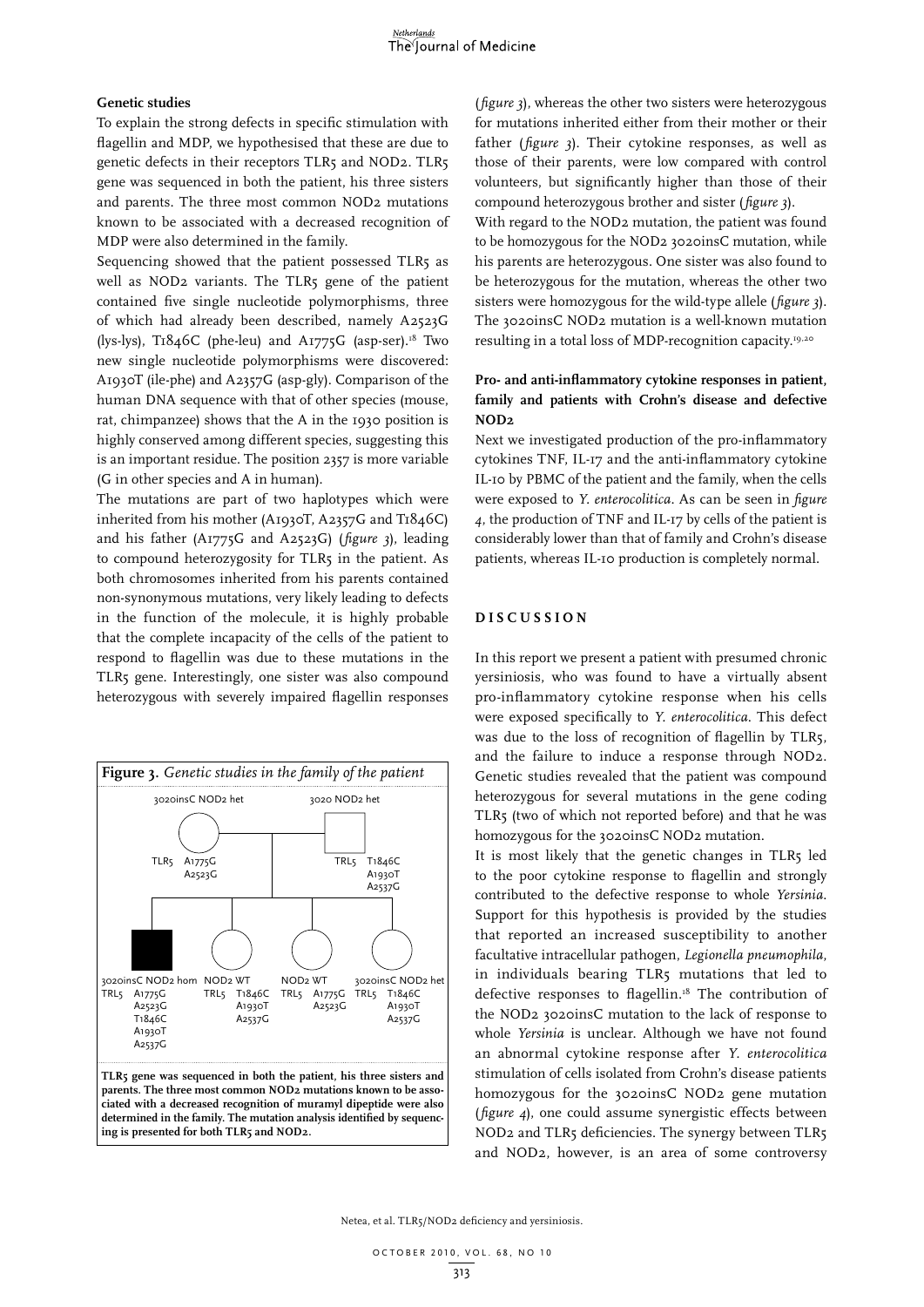#### Netherlands The Journal of Medicine



in the literature. In previous studies, we were unable to demonstrate significant synergy between these two receptor pathways,<sup>19</sup> while Van Heel *et al.* found evidence of synergy, albeit to a much lower degree than between TLR4 and NOD2.<sup>20</sup> Therefore, the data presented here point to a more important role of TLR5 for recognition of *Y. enterocolitica* and the disease process.

The finding that our patient was homozygous for the 3020insC NOD2 mutation, while not having Crohn's disease, is remarkable, since the relative risk for Crohn's disease in individuals bearing this NOD2 genotype is up to  $42.^{21}$  Thus, the first question to be addressed is whether the pathology observed is an infiltrate of Crohn's disease. However, the histological picture of the biopsy taken after colonoscopy does not support this diagnosis. Moreover, the patient had normal stools, did not display any other symptoms related to Crohn's disease, and none of the additional investigations have revealed intestinal abnormalities. A second possibility would be that the patient does not have Crohn's disease yet, but will still develop the disease. Although this cannot be ruled out, it is of interest to note that the mean age of diagnosis in 'genetic' Crohn's disease is lower than that of common Crohn's disease.<sup>22</sup>

Yet another more interesting possibility could be that the patient is protected from Crohn's disease because of the concomitant TLR5 defect. Indeed, it has been reported that TLR5 mutations are less frequent in Crohn's disease, $23$  in agreement with the observation that flagellin is a dominant antigen in this disease.<sup>24</sup> The defective production of pro-inflammatory cytokines in our patient, albeit most prominent with *Yersinia* as a stimulant, would fit with this observation. Elsewhere, we have defended the thesis that a net pro-inflammatory cytokine status (with reduced anti-inflammatory response) contributes to the development of Crohn's disease in individuals with defective NOD2.17 The recent finding that IL-23 receptor polymorphisms protect against Crohn's disease is in line with this concept.<sup>25</sup> In addition, recent studies point to IL-17 as a key mediator in Crohn's disease<sup>26,27</sup> and in this respect our finding of a strongly diminished IL-17 response in the patient is of great interest.

In many preclinical studies on chronic yersiniosis, a major role for IL-10 has been found, probably due to the inhibitory effects of IL-10 on an adequate antibacterial effector mechanism mediated through the proinflammatory cytokines TNF $\alpha$ , IL-6 and interferon- $\gamma$ .<sup>3</sup> The cytokine production patterns observed in our patient closely resemble this situation: *Yersinia*-induced production of proinflammatory cytokines was low, while the IL-10 production was normal. The production of the latter cytokine apparently is not TLR5 and NOD2 dependent. In the literature, the virulence factor LcrV acting through TLR2 is considered a major stimulant for IL-10 production in mice,<sup>14</sup> although this is a somewhat controversial issue.<sup>28</sup> In the stimulation assay used in our study LcrV did not induce significant amounts of IL-10, neither in our patient nor in the controls. Possibly other *Yersinia* components, such as YopH and YopJ/YopP, could also induce IL-10 induction in human monocytes.<sup>28</sup>

A potential limitation is that the yersiniosis has merely been diagnosed by serology, and therefore the diagnosis